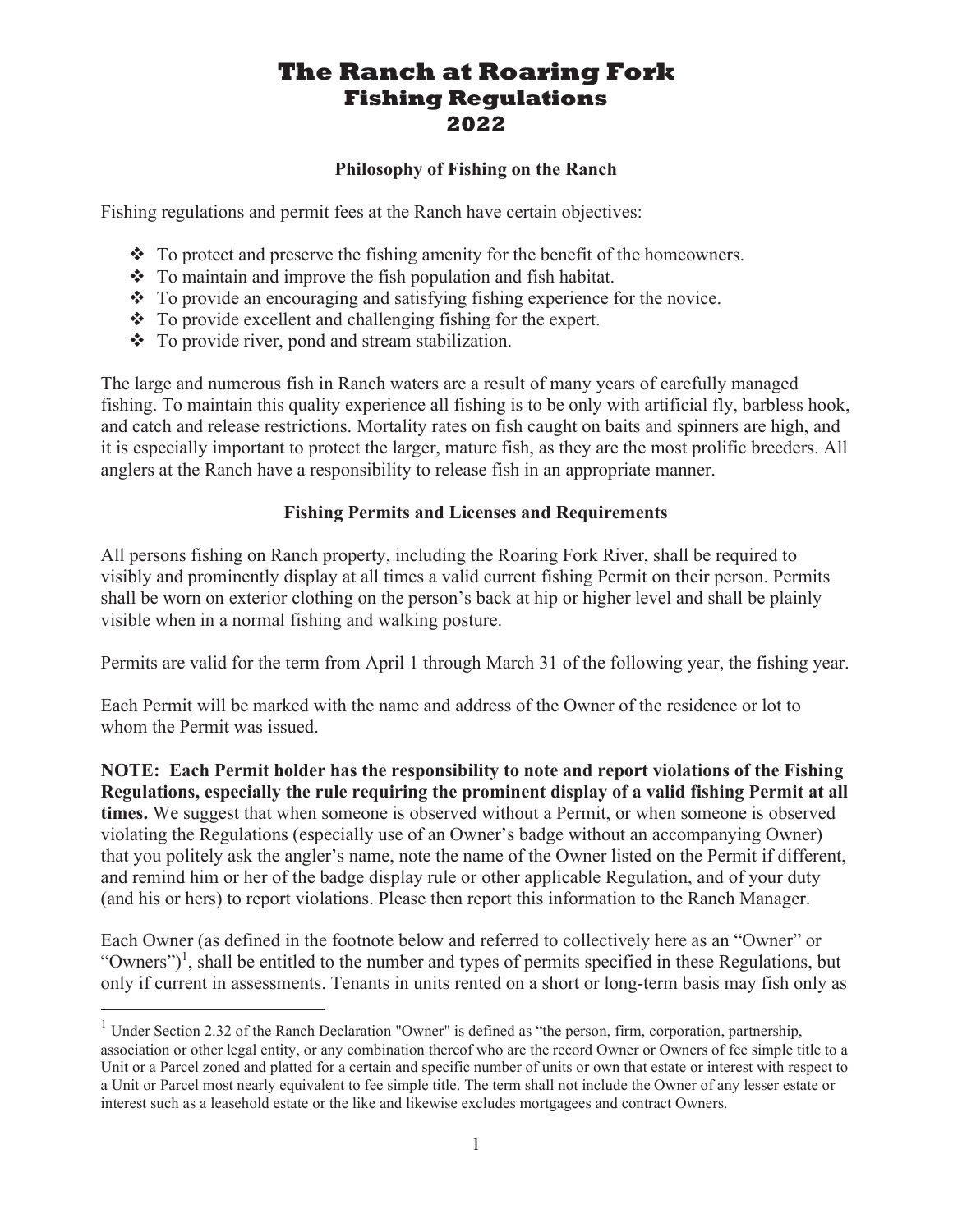set forth in these Regulations and only with a Guest Permit or an Owner Permit or Day Use Permit if accompanied by the Owner.

#### Categories and Cost

Fishing Permits shall consist of five categories: Owner, Owner Guest, Long Term Tenant Guest, Short Term Renter Guest and Day Use. Guest Permits are the only permits that allow fishing when not accompanied by an Owner. Guest Permits are colored based on the PRIMARY intended use of the Permit. Any color Guest Permit may be used by an owner or Guest. The varied coloring is part of an effort to gather data about use of the Ranch fishery.

#### Owner Permits

Each Owner, if current in assessments, shall be entitled to two Owner Permits at a fee of \$275 each. Owners and family members of the household may use an Owner Permit. Family members are defined as Owners, spouses, domestic partners and minor children living in the household. In addition, in the case of an entity record owner of a Unit (e.g., an LLC, a partnership, a corporation, a trust or estate), the individuals who have been certified by such entity record owner, to the reasonable satisfaction of the Association, to be members, partners, limited partners, shareholders or beneficiaries or holders of beneficial interests of such entity (an "Interest Holder" or "Interest Holders") and their spouses, domestic partners, and minor children living in the household of such Interest Holder, also may use an Owner Permit issued to the entity Owner of which they are Interest Holders. All other persons, including tenants, are considered guests of the Owners. Guests of an Owner may use an Owner Permit only when fishing with or accompanied by the Owner named on the Owner Permit and/or by a family member of such Owner or, in the case of an entity Owner, by an Interest Holder of such entity or the spouse, domestic partner or minor child of such Interest Owner as stated above.

The replacement cost for lost Owner Permits will be \$100 each. All Owner Permits will be issued only to the registered Owner.

#### Tenants and guests may not under any circumstances use an Owner Permit unless accompanied by the Owner or Interest Holder as stated above.

#### Guest Permits

Each year, in addition to Owner Permits, each Owner shall be entitled to purchase up to two Guest Permits, but only if current in assessments. The first Guest Permit shall cost \$550 and the second Guest Permit shall cost \$1100. A Guest Permit will allow the guest of an Owner to fish unaccompanied by the Owner. The intended Primary use of the Guest Permit shall be stated by the Owner at the time of purchase of the Permit. The stated Primary use does not limit use of the Permit by other guests or Owners.

The replacement cost for a lost Guest Permit will be \$200.00 each.

#### Guest Fishing Registration

Owners are required to have all of their Fishing Guests registered at the Ranch Office before the Guest commences fishing. Anyone may submit the Fishing Guest Registration form which is attached as Attachment E and is available at the Ranch Office and on the Ranch web site.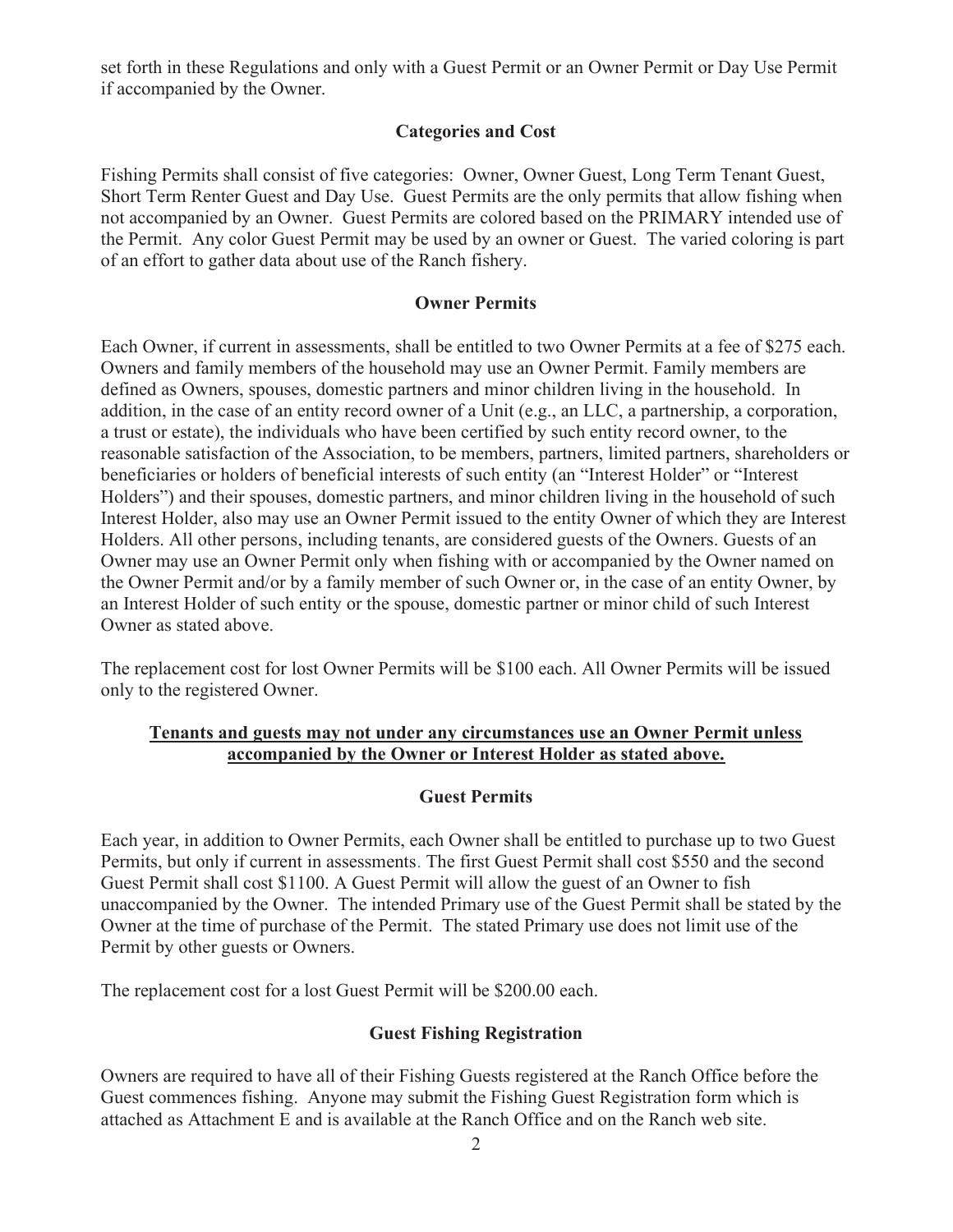## Day Use Permits

An Owner current in assessments may also annually purchase up to six (6) Day Use Permits at a cost of \$55 each, plus a refundable \$55 deposit for each permit. The Day Use Permit will be valid only for the date specified on the permit, which will be entered by the Ranch Office when the permit is issued. At the end of the day, each Day Use Permit must be returned to the Ranch Office. If it is, the \$55 deposit will be refunded; if it is not returned that evening, unless excused for a good reason, the deposit will be forfeited. Day Use Permits may be used by Owners or Owners' guests, but only if accompanied by the Owner or a family member or Interest Holder of such Owner or family member as stated above. Day Use Permits will not be replaceable if lost.

#### Limits on Use of Fishing Permits

No more than four persons may use at any one time permits issued to a particular Owner, whether Owner Permits, Guest Permits, or Day Use Permits.

#### Lost or Damaged Permits

All lost Permits, regardless of category, and whether or not the Owner replaces them, must be reported to the Office as soon after loss as practicable. Damaged Permits returned to the Office will be replaced free of charge.

## Unauthorized Use

Any unauthorized sale, reproduction, transfer, or distribution of fishing Permits shall result in a fine and/or revocation of all Permits issued to the Owner of the Permit(s), as well as strict enforcement of any criminal laws that have been violated. Permits shall not be transferred to any person. This includes "No refunds or transfers" for nonuse or if a residence or lot is sold. Permits shall not be used for commercially-guided fishing on Ranch property, or for any other commercial purpose.

## Fishing Guides

Fishing Guides, who are not Owners, are only allowed when guiding Owners with an Owner Permit and/or Accompanied Guests with the required Permit. If the Guide does not have a Ranch Fishing Permit, he/she may not carry a rod and may not fish. Guides may fish as an Owner's Guest if they have the required Ranch Fishing Permit. Guides who are owners have the same privileges as all Owners but may not bring paying clients on to the Ranch to fish.

#### Agreement to Purchase and Authority to Suspend Fishing Privileges

Each Owner who purchases a Permit, regardless of category, must abide by current Fishing Regulations on the Ranch property and is responsible for the conduct and any damage that may occur by any person authorized or allowed by such Owner to use the Permit.

A signed application is required for all Permits, affirming that the Owner obtaining the Permit(s) has read the Regulations, accepts them and agrees to be bound by them.

In appropriate cases, the Fishing and Waterways Advisory Committee will review violations and make recommendations to the Board. There shall be no refund for any Permit that is revoked.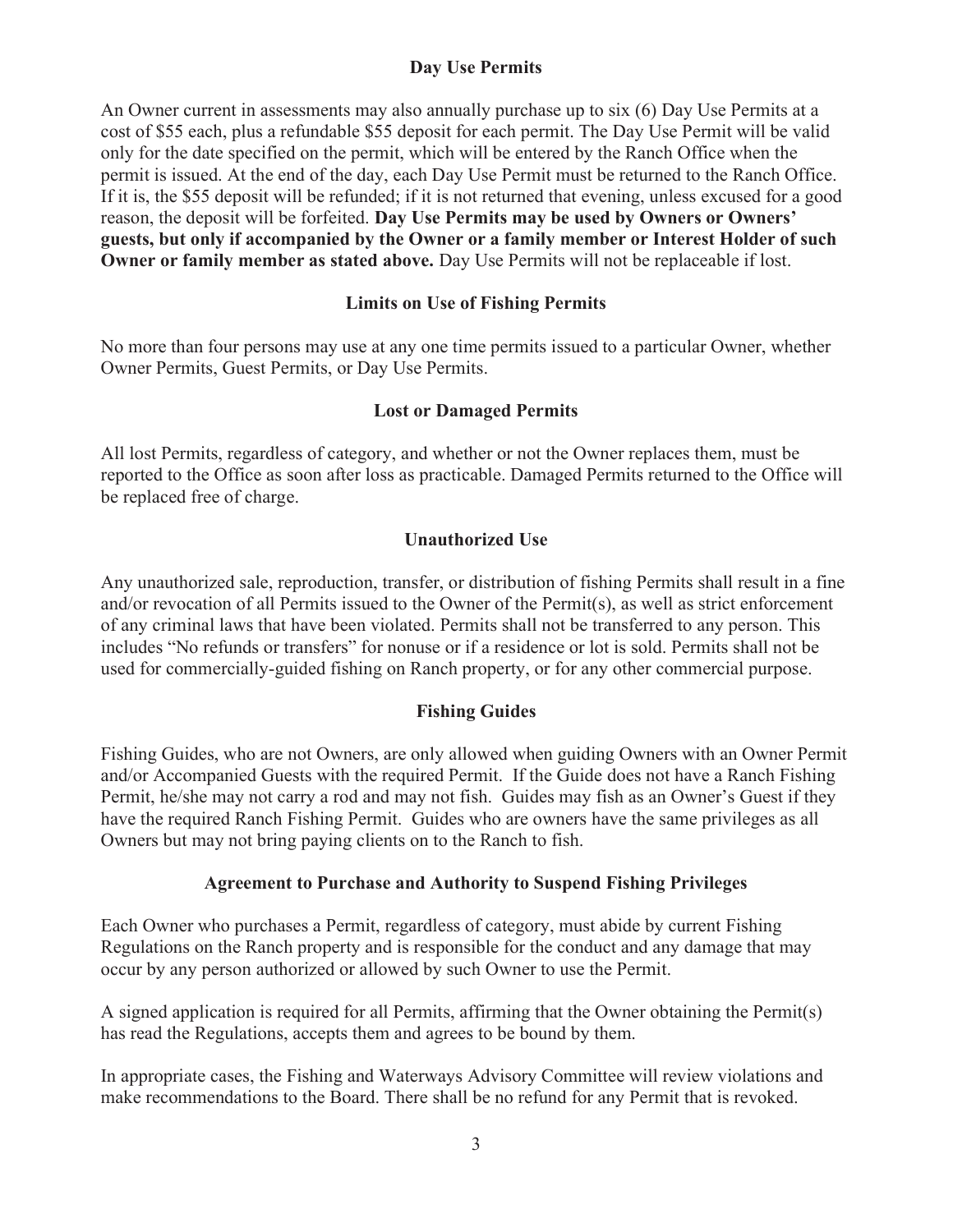#### License Requirement

When fishing on Ranch waters, a current valid Colorado fishing license is required and all state laws apply, except where more restrictive Ranch fishing regulations apply such as manner of fishing and bag limits.

## Fishing Hours

Fishing hours will be from one hour before sunrise to one hour after sunset. Night fishing is not allowed.

#### Restricted Areas

Absolutely no fishing is allowed in Homestead Lake (south of the original Ranch House), also known as "Hunt's Pond," or in the inlet channels that run into it, up to the north/south fence line. This closed area is private property and is not part of the Ranch common area.

Ranch lots that abut Ranch waters are private property. On some of those lots (not all – when in doubt ask the Office) there is a 10-foot easement to permit access along the banks. When fishing along these banks, please use good judgment and respect the privacy of the occupants.

Only common land, roads and, where applicable, the easement along the banks of waterways may be used for access to fishing. DO NOT CROSS PRIVATE PROPERTY.

## Method of Fishing and Releasing Fish

All waters at the Ranch, including the Roaring Fork River, are restricted to fishing with fly rod and fly reel, using artificial flies with a single barbless hook. No spin casting or bait-casting rods are allowed for any kind of use or are allowed to be carried on the Ranch. Artificial flies cannot be used on spin casting or bait-casting rods. See Attachment C for more information on barbless hooks. The only exception to this rule is for children 10 years and under as described in Attachment B.

All waters of the Ranch are catch and release only, and are subject to Colorado Parks and Wildlife Regulations, which may supersede certain Ranch at Roaring Fork Regulations. All anglers should be thoroughly familiar with current CPW Regulations.

Return trout promptly to the water with a minimum of handling; try to avoid removing the fish from the water in order to remove the fly. If it is necessary to pick up the fish, wet your hands before doing so. Nets with cotton mesh bags do less damage than those with nylon bags. Do not ever touch a trout's gills. Treat trout tenderly and do not grab them by the belly, as this can cause severe internal injuries. See Attachment D for more information on how best to land and release fish.

Try to minimize wading in the waterways, especially during spawning season. Minimize disturbance of the aquatic habitat during wading. The San Juan Shuffle (i.e., shuffling your feet to disturb the stream bottom) is not appropriate or acceptable, as well as totally useless on this water.

Spawning areas may or may not be marked, but all anglers are to stay out of any streambed or lake area where spawning is visibly taking place. Walking through spawning beds destroys the eggs and results in fewer fish.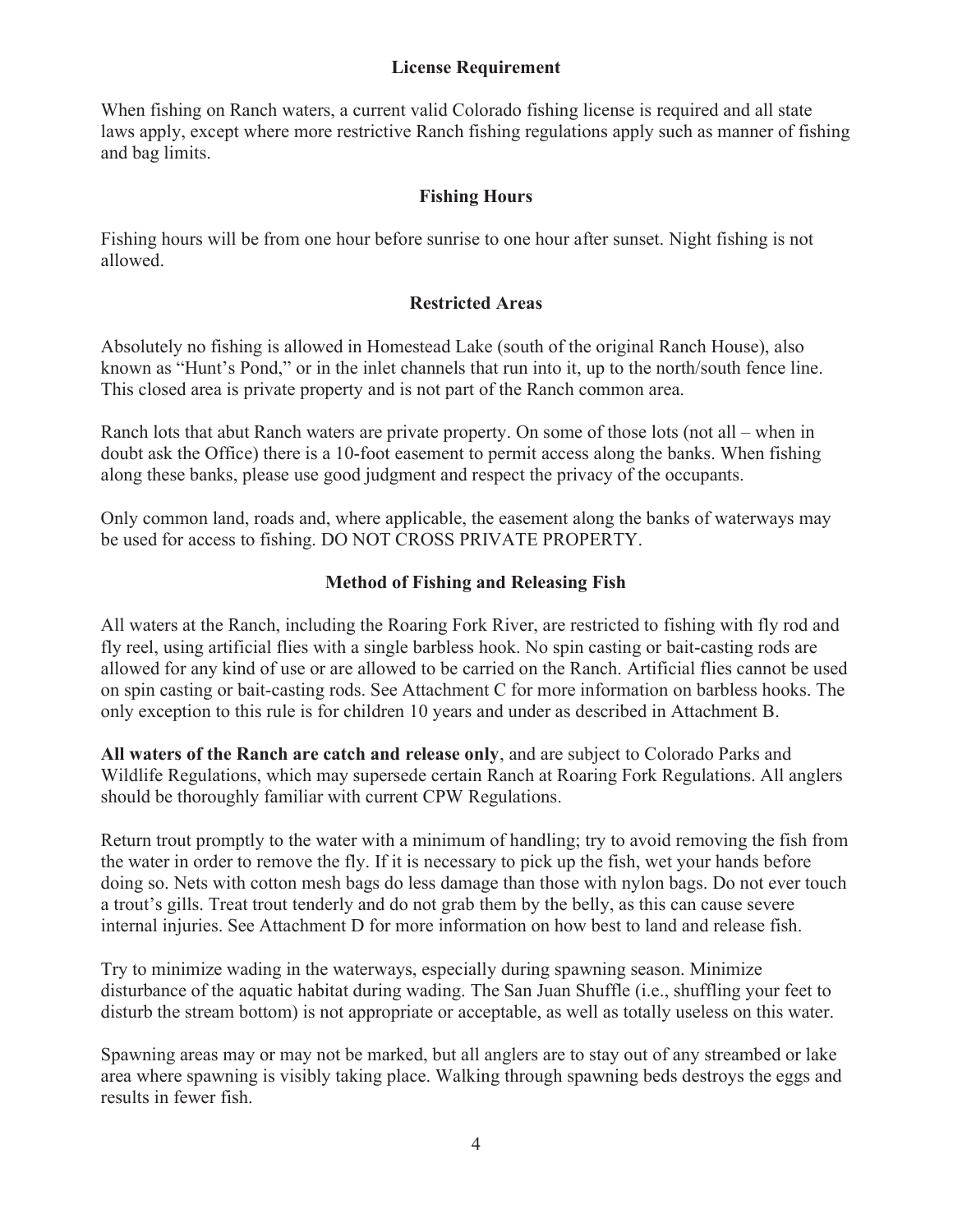All suckers caught should be killed. Whitefish may be harvested subject to DOW bag and possession limits.

See Attachment B for more information on fishing rules for children 10 years old and younger.

#### **Violations**

Any violation of current Fishing Regulations is cause for fines and suspension of fishing privileges.

See Attachment A for more details on violations and penalties.

#### Etiquette

The following rules of fishing etiquette should be observed by all anglers at all times:

The most important rule of etiquette is to treat others as you would like them to treat you. In that regard, do your best not to crowd other anglers. Let them fish out the hole or run that they are in and leave a few more holes for them to fish into. A minimum separation of at least 100 yards ahead or 50 yards behind is appropriate for the waterways. Even better is to stay out of sight of other anglers when possible. Fish are easily spooked and fishing close to another angler may harm his/her experience.

Each type of water creates different standards for space to avoid overcrowding. The ponds and the Roaring Fork River provide more holes and are bigger bodies of water, so space requirements there are not as critical as on the streams. It pays to check with other anglers you encounter and discuss the parts of the stream that you have already fished and the parts you would like to fish. There is usually enough water so that everyone can arrange to fish some undisturbed runs.

Littering is never acceptable. Please pick up and dispose of any trash encountered on the stream. Leave everything cleaner than you found it.

It is each Owner's responsibility to know and observe the Fishing Regulations and to make sure the Owner's tenants and guests understand and observe them.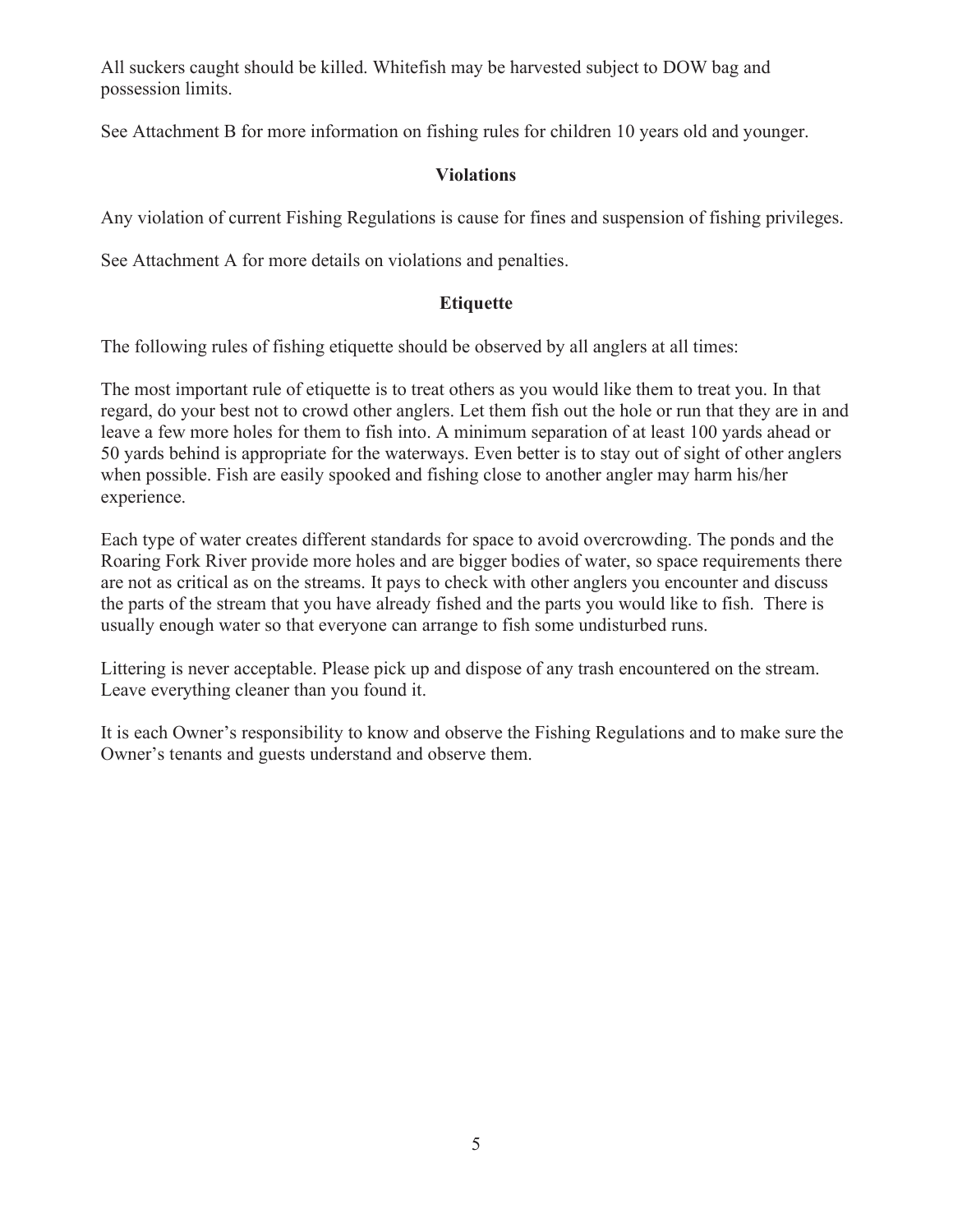# Attachment A

## Violations

The Ranch Board of Directors (Board) has approved consequences and fines for violations of the Fishing Regulations. Except for specific consequences and fines stated below for Permit Violations, the first violation of any matter set forth in Attachment A shall result in a written warning. A second infraction will result in a fine of \$250. A third violation will result in a fine of \$250, a loss of fishing privileges and revocation of ALL PERMITS issued to the Owner responsible for the violation or infraction. Any further infractions will result in additional penalties as determined by the Board. Owners are responsible for the payment of all fines.

Permit Violations:

- 1. Fishing by any Owner, guest or tenant when the Owner has not purchased the Permit(s) required for the type of fishing undertaken.
	- a. First violation \$250 fine and the Owner will be required to purchase the required annual Permit(s) before any further fishing is allowed under any other Permits.
	- b. Second violation \$500 fine and revocation of all existing permits and loss of fishing privileges for the balance of the fishing year.
- 2. Fishing by any Owner, Guest or Tenant without displaying a current, valid fishing Permit.
	- a. First violation Warning Letter
	- b. Second and subsequent violations \$250 fine.

Equipment Violations:

- 1. Carrying or using any rod other than a fly rod, fly reel and line except as permitted for children in Attachment B.
- 2. Using anything other than barbless hooks.

Fishing Violations:

- 1. Killing trout on Ranch premises.
- 2. Improper handling of fish on Ranch premises.
- 3. Possession of trout caught on Ranch premises.
- 4. Using live bait.

Other Violations:

- 1. Trespassing on private property.
- 2. Fishing in unauthorized areas.
- 3. Unregistered Guest fishing.

In the event of any conflict between the provisions of this Attachment A and the Ranch's dulyadopted Enforcement Policies, Attachment A controls and supersedes the Enforcement Policies, and the Enforcement Policies shall be deemed amended to that extent, except for those matters required by C.R.S. Sec. 38-33.3-209.5. Enforcement of the Violations under this Attachment A shall follow the Urgent Violation procedure under the Enforcement Policies.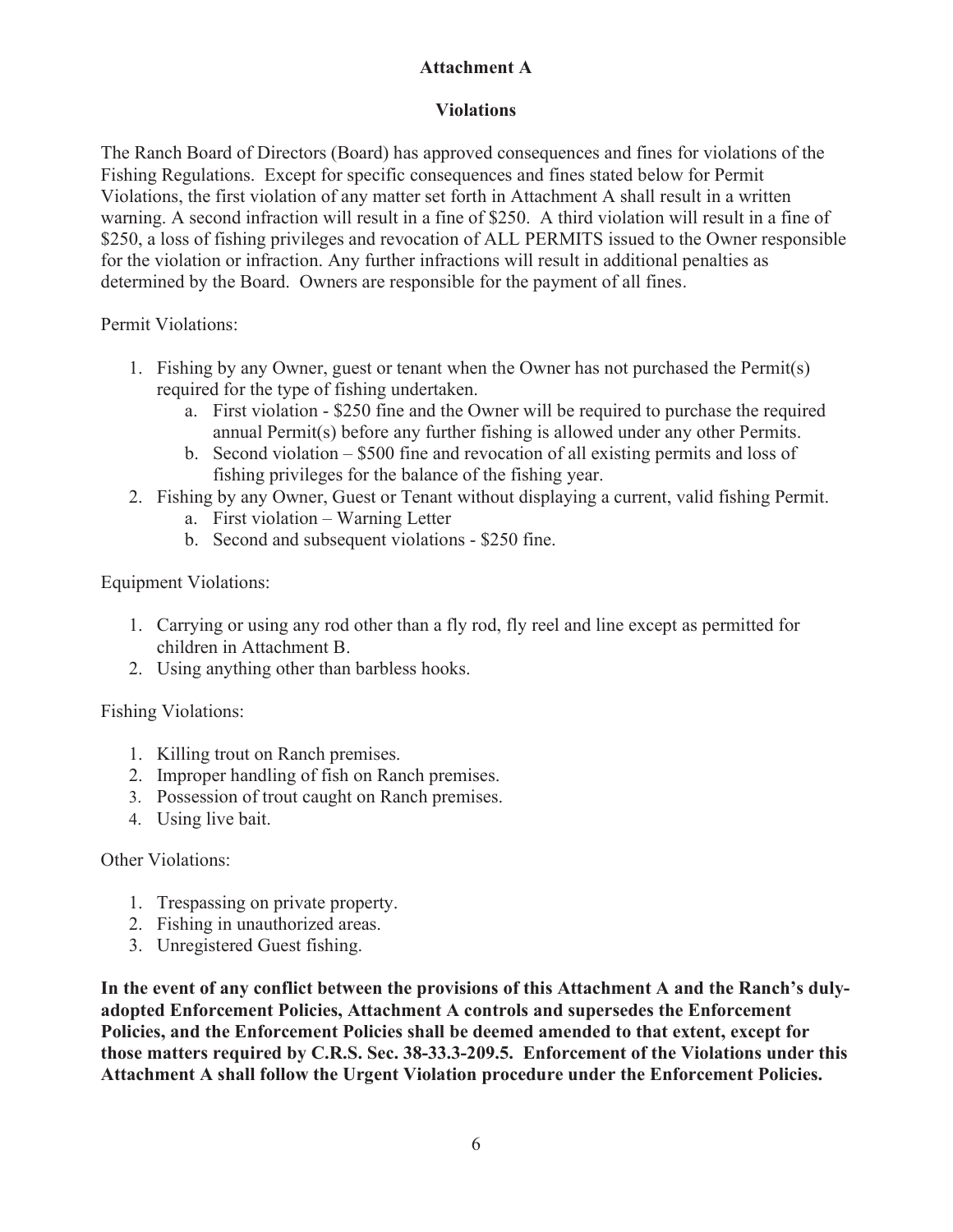# Attachment B

# SPECIAL FISHING EXPERIENCE FOR CHILDREN 10 YEARS OLD & UNDER

The Ranch provides four specially-designated locations on the Ranch to allow children 10 years old and under an opportunity to experience the fun of fishing. Those areas are located as follows;

- A. The south and west sides of Lake Colorow, excluding the pier.
- B. The south side of the Condo pond and the peninsula in the northwest corner of the pond.
- C. The south side of Rainbow Pond nearest the street.
- D. West Trophy Pond.

All areas are well marked and should provide enough room for 2-4 adults and children without interfering with other fisherpersons. Check with the Ranch Office if in doubt as to those locations.

The following rules apply:

- 1. All persons fishing, including children, must display a valid Permit as specified above, i.e. any child using a rod must be wearing a current Ranch fishing badge.
- 2. A spinning rod may be used at the four specially-designated areas with one barbless fly and a bubble.
- 3. Only the child may use the spinning rod.
- 4. No bait or artificial lures are allowed at any time or place on the Ranch. And except as provided in the immediately-preceding sentence no equipment other than a fly rod with barbless hooks can be used anywhere on the Ranch.
- 5. Children 10 years old and younger are not required to have a current Colorado State fishing license.
- 6. Children fishing pursuant to this Attachment B must be supervised by an adult (i.e. children are not allowed to fish in these locations without a supervising adult present).
- 7. All other fishing rules as outlined in these Fishing Regulations shall apply; in particular, the proper handling and the releasing of fish.

The intent of this exception to the Ranch Fishing Rules is to introduce young children to the "fun of fishing". Many fly shops in the Valley as well as summer programs sponsored by Garfield County can help with fly-fishing lessons once an interest has been discovered. The Ranch Office can help identify those shops.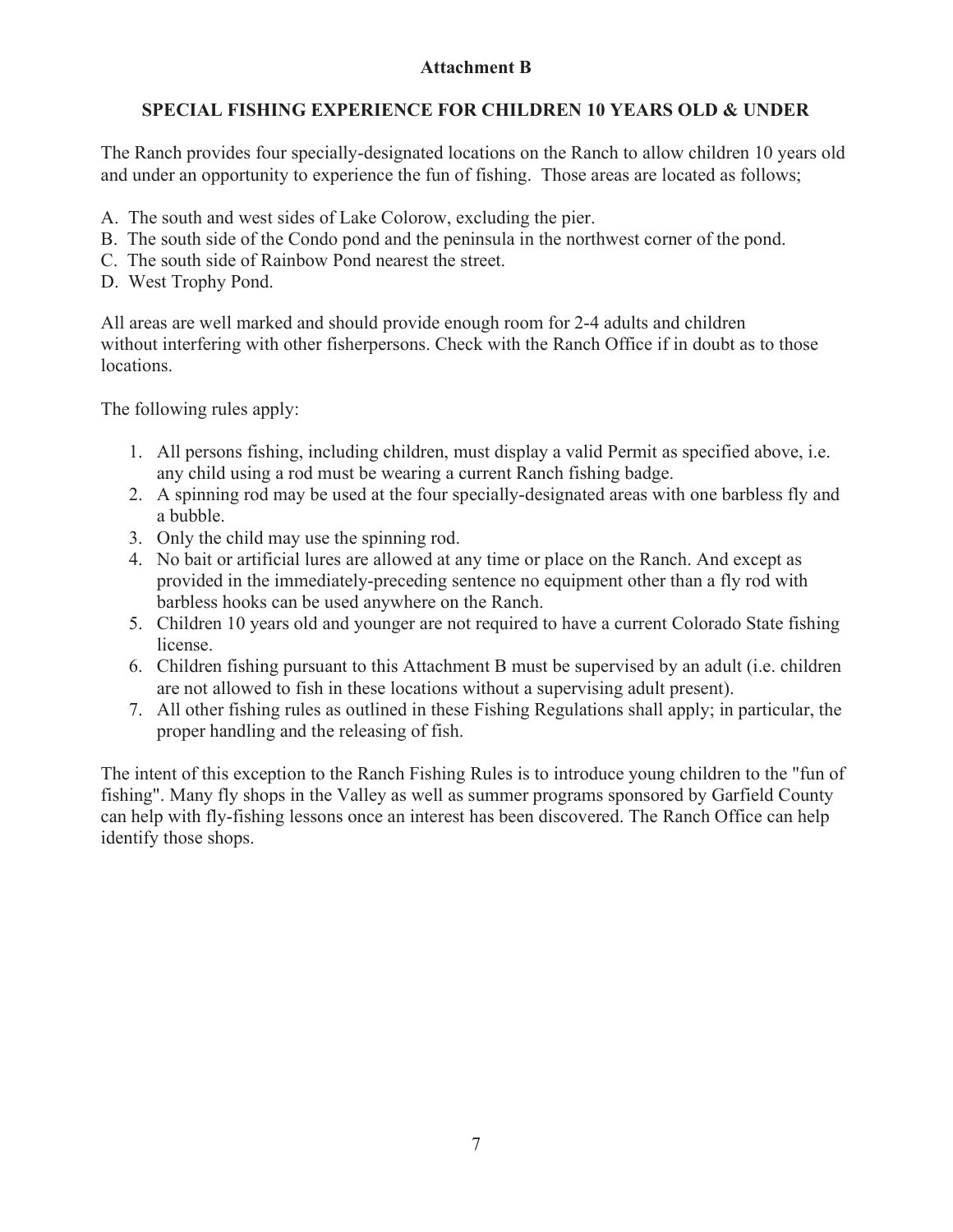# Attachment C

## Barbless Hooks

There are only positive reasons for fishing a barbless hook. There are no disadvantages. More fish, especially big fish, are hooked on barbless hooks because trout have a tough, bony mouth, and barbs make it harder for the hook to "penetrate" or "sink in" to the bend of the hook. A barb forms a wedge. Isn't it quicker and easier to drive a nail than a wedge?

Barbless hooks have been tested on all varieties and sizes of freshwater game fish, and findings show twice as many fish are hooked on barbless hooks. Pull a barbed and barbless hook onto a piece of cardboard; you'll see and feel the difference. When a hook sinks to the bend of the hook, instead of only part-way, you have the fish until you back the hook out the way it went in, or until it breaks through the skin.

Remember the last time you hooked your clothing or skin? Avoid the pain and frustration; smash those barbs! The best way to de-barb a hook is to smash it flat, using flat-nose pliers. Be careful not to damage the hook point.

Fish are most often fatally damaged during handling. A barbless hook allows you to release fish more easily and with a minimum amount of handling. Usually you will not even have to touch the fish. Time consumed in handling fish, working out the hook with pliers or forceps, and the time needed to properly revive a fish handled in this manner all drastically reduce the fishing time, and the catch, and also dramatically increase the likelihood of damage to the fish.

To remove the hook, gently grip the fish by the tail or jaw with one hand, removing the hook with the other. If you are wading, both hands can be freed by slipping the rod into the waders. If a fish is hooked really deeply, you often can remove the hook with the aid of long-nosed pliers, or forceps or hemostats. If you cannot remove the hook easily and quickly, it is best to cut the leader, leaving the fly in the fish. Nature supplies a built-in mechanism that dissolves the hook in a matter of days. Often, a friend fishing with you can lend a hand in unhooking and reviving a fish.

Under some conditions, a net, if used properly, can be a tremendous advantage, allowing you to quickly land and release a fish. A net can alleviate the fish flopping and thrashing over rocks in shallow water, and can greatly aid you in landing the fish when you are waist-deep in water. Be careful the fish does not become entangled in the net.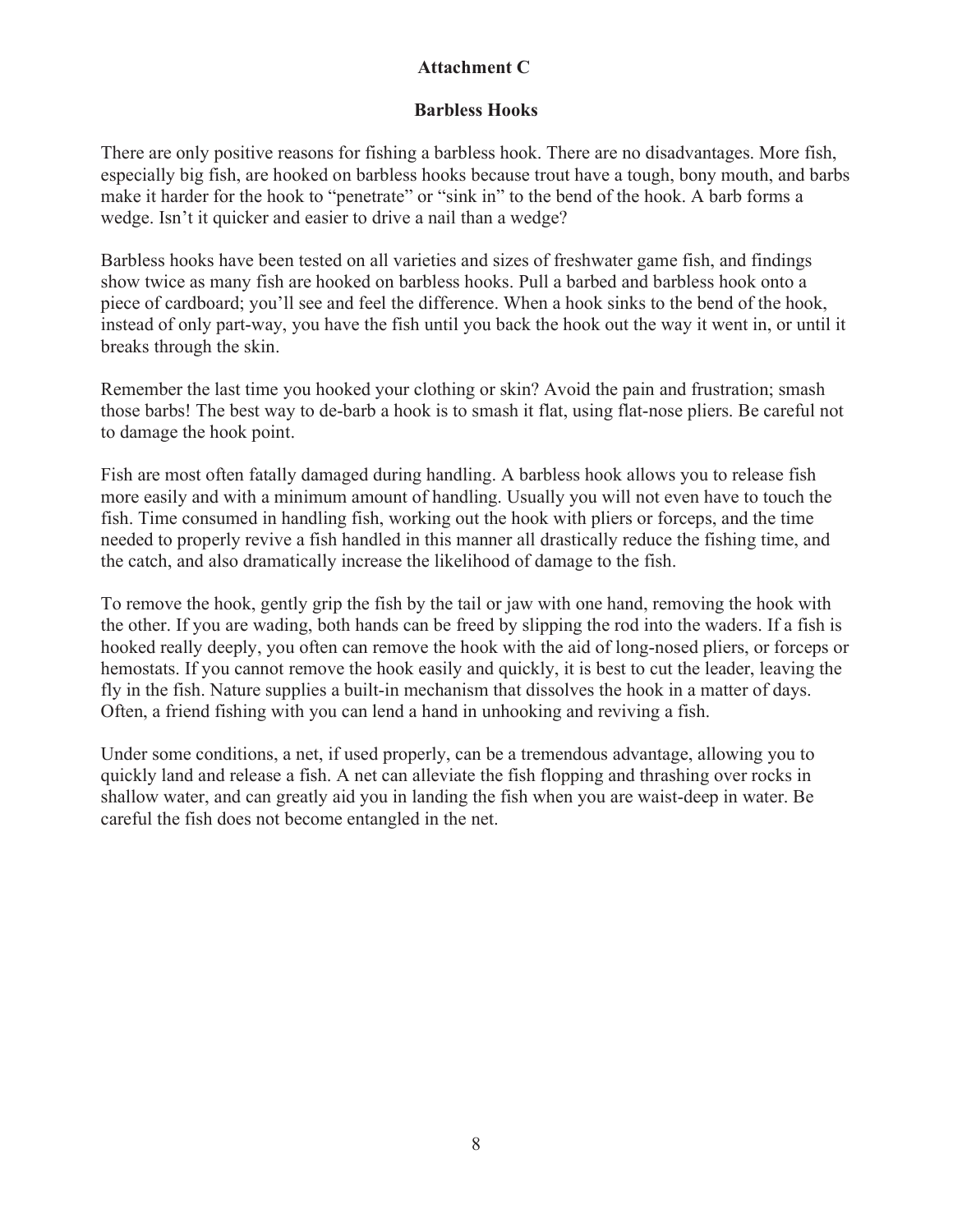#### Attachment D

#### Releasing and Reviving Fish

Do not release a tired fish until it has completely recovered. Firmly hold a played-out fish by the tail with one hand, and gently support the fish from underneath, just behind the head, with your other hand. Face the fish upstream in an upright position in fairly calm water, but where there is enough current to allow the fish to breathe easily. By moving the fish back and forth in this position, the gills will begin pumping life-giving oxygen into its system, while at the same time allowing the fish to rest and regain strength lost during the battle. Fish being revived in this manner will often attempt to escape before they are completely recovered. A good rule of thumb is to not let the fish swim away the first time it attempts to. When fish are released prematurely, they will often swim out of sight, lose their equilibrium, turn onto their side, and die. It does not hurt to revive fish longer than you feel is necessary. This will ensure a complete recovery without complications. This process usually takes a minute or two but fish that are extremely tired can require longer, and larger fish generally require more resuscitation. This is especially true preceding, during and after spawning periods. When you release a fish, do so in clean water, allowing the fish to swim into the current at its leisure.

After releasing a fish, move slowly, for sudden movement may spook them prematurely. Never toss a fish back into the water. If you wish to take a photo, "set up" everything before you remove the fish from the water. Cradle the fish and lift it just above the water, so if it should happen to fall, it will not crash onto land. Do not put undue stress on a fish by lifting them high or in an unnatural position. Do not put your fingers in their gills, for this is like puncturing a lung. Never squeeze a fish, as vital organs are easily damaged. Fish will seldom struggle when handled gently. A quick, harmless way to measure a fish is to tape off measurements on your rod, or buy a "fish tape" which adheres to your rod. Simply slide the rod alongside the fish in the water, and get an accurate measurement. Spring scales are deadly on fish, and should be used only for hoisting a net with fish inside. It is easy to estimate the weight by the length and condition of the fish. The important consideration is to release the fish quickly and unharmed. A fish that is bleeding slightly will probably survive just fine. Even a fish that is bleeding profusely can usually be revived if you are patient enough.

Try to land a fish in a reasonable amount of time. The longer some fish are played, the more lactic acid builds up in the bloodstream, and the more difficult it becomes to revive the fish.

Most fatal damage occurs to fish through improper handling, not during the actual hooking and playing of a fish. It is best not to handle or remove fish from the water. When a fish is removed from the water, it begins to suffocate immediately, and the risk is great that the fish will flop around on the bank, slip from your grasp, or that you may unknowingly squeeze them to death. If you must handle fish, be certain that your hands are wet, for wet hands will not destroy the protective mucous film on fish, especially trout.